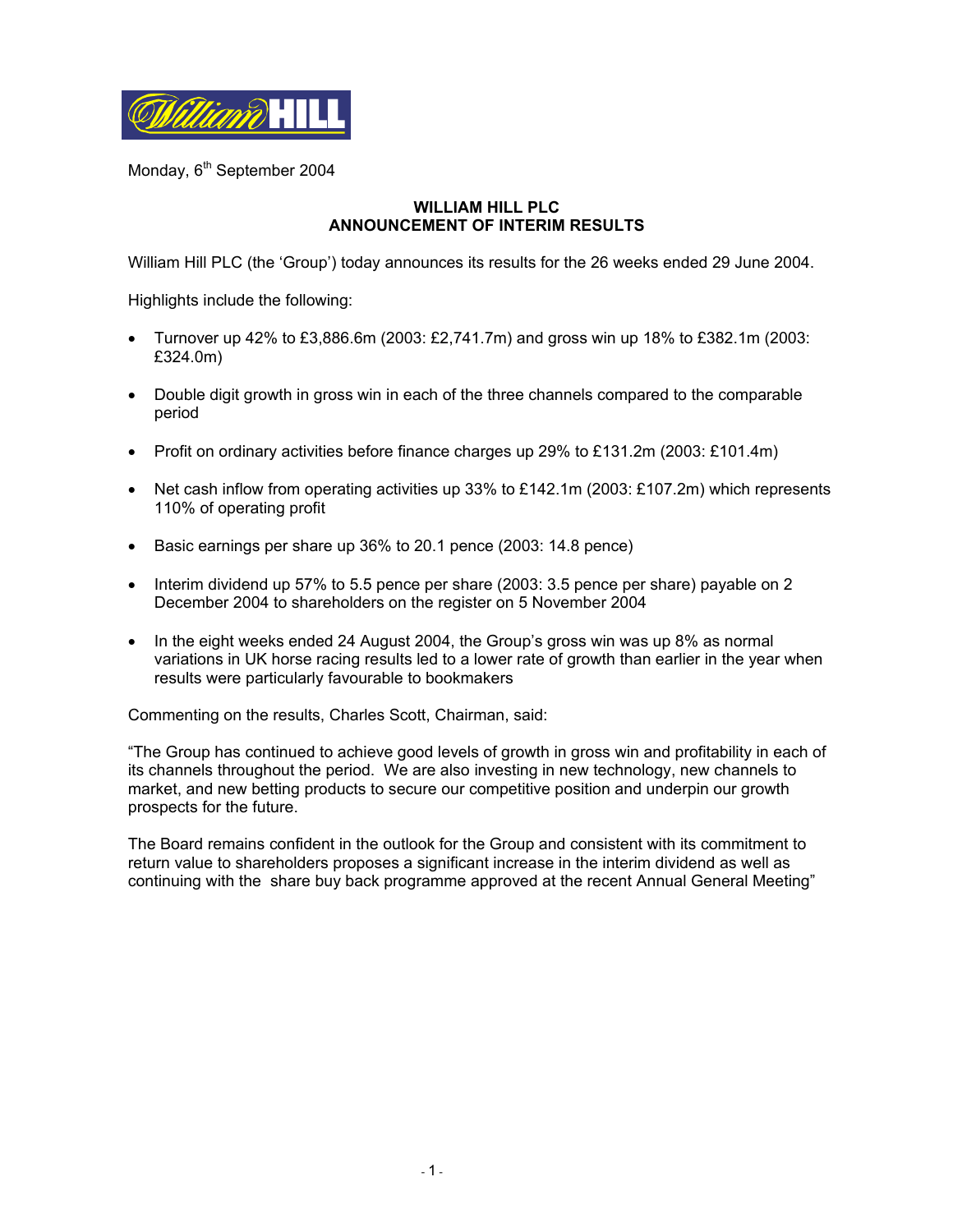Enquiries:

David Harding, Chief Executive Tel: 0208 918 3910 Tom Singer, Group Finance Director Tel: 0208 918 3910<br>James Bradley, William Cullum, Brunswick Tel: 0207 404 5959 James Bradley, William Cullum, Brunswick

There will be a presentation to analysts at 9.00 am today at The Lincoln Centre, 18 Lincoln's Inn Field, London WC2. Alternatively, it is possible to listen to the presentation by dialling 020 8901 6901. The presentation will be recorded and will be available for a period of one week by dialling 020 8515 2499 (from the UK) and +44 (0) 20 8515 2499 (from outside the UK) and using the replay access number 606158#. The slide presentation will be available on the Investor Relations section of the website: www.williamhillplc.co.uk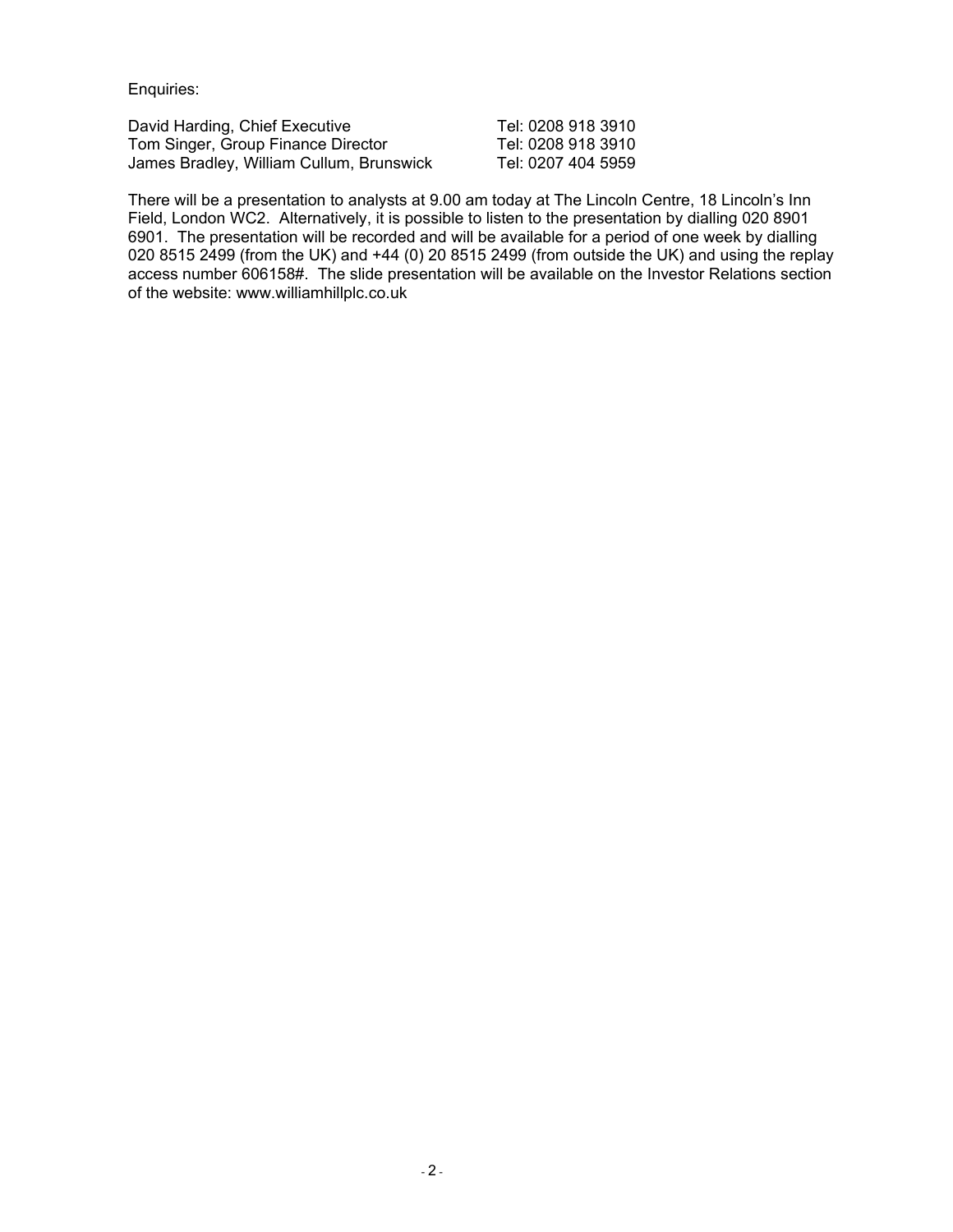### **CHIEF EXECUTIVE'S REVIEW**

The Group continues to increase gross win by expanding the number of products and betting opportunities, exploiting new channels to market, and improving the quality of its offering to customers. At the same time, close attention is paid to costs to ensure that any above inflation increase is justified in terms of incremental activity levels or reflects investment in future business development opportunities.

#### TRADING PERFORMANCE

#### Retail channel

The Retail division delivered growth in gross win of 15% in the period, with over the counter up by 8% and net income from fixed odds betting terminals (FOBTs) and amusement with prizes machines (AWPs) increasing 45%.

The over the counter business benefited from favourable horse racing results in the first quarter, an increase in the number of betting opportunities, extended trading hours, and the Euro 2004 football championship.

The average number of FOBTs in the retail estate increased to 3,658 during the period (first half 2003: 1,942) and we are now targeting 5,200 by the year end. Despite the roll out of a greater number of terminals, the average profit per terminal per week has averaged £400 since the introduction of the Code of Conduct in April. The average number of AWPs during the period has fallen to 2,020 (first half 2003: 2,869) and we are now targeting 800 by the year end. These targets equate to FOBT and AWP densities of 3.3 per shop and 0.5 per shop, respectively.

Costs in the Retail division increased by 9.3% primarily due to the need to employ staff for additional hours as a result of extended trading, a rise in picture costs consistent with increased betting opportunities, and the installation of additional FOBTs and maintenance of the associated ISDN network.

We continue to invest in the estate that includes 1,587 licensed betting offices (December 2003: 1,586). We have carried out 40 retail projects in the year to date and have 17 new licences in progress that are likely to open by the year end or early next year.

Our plans for introducing new technology into the shops remain on track with the introduction of a replacement text system scheduled for completion by December 2005 and an electronic point of sale (EPOS) system by early 2006. The total investment in respect of these two projects is estimated at £45m. Our work to date suggests that the business case in respect of EPOS is improving and therefore we are exploring how its roll out might be accelerated.

#### Telephone channel

The Telephone channel grew gross win by 22% over the comparable period as it benefited from favourable horse racing results in the first quarter, the growing popularity of betting in running, and good turnover and results in Euro 2004. This performance was achieved despite the absence of non-terrestrial televised horse racing for two months in the period. Total active accounts increased to 184,000 as at 29 June 2004 (30 December 2003: 171,000).

Costs in the channel were up 8.6% over the comparable period due to higher internal re-charges for technology support.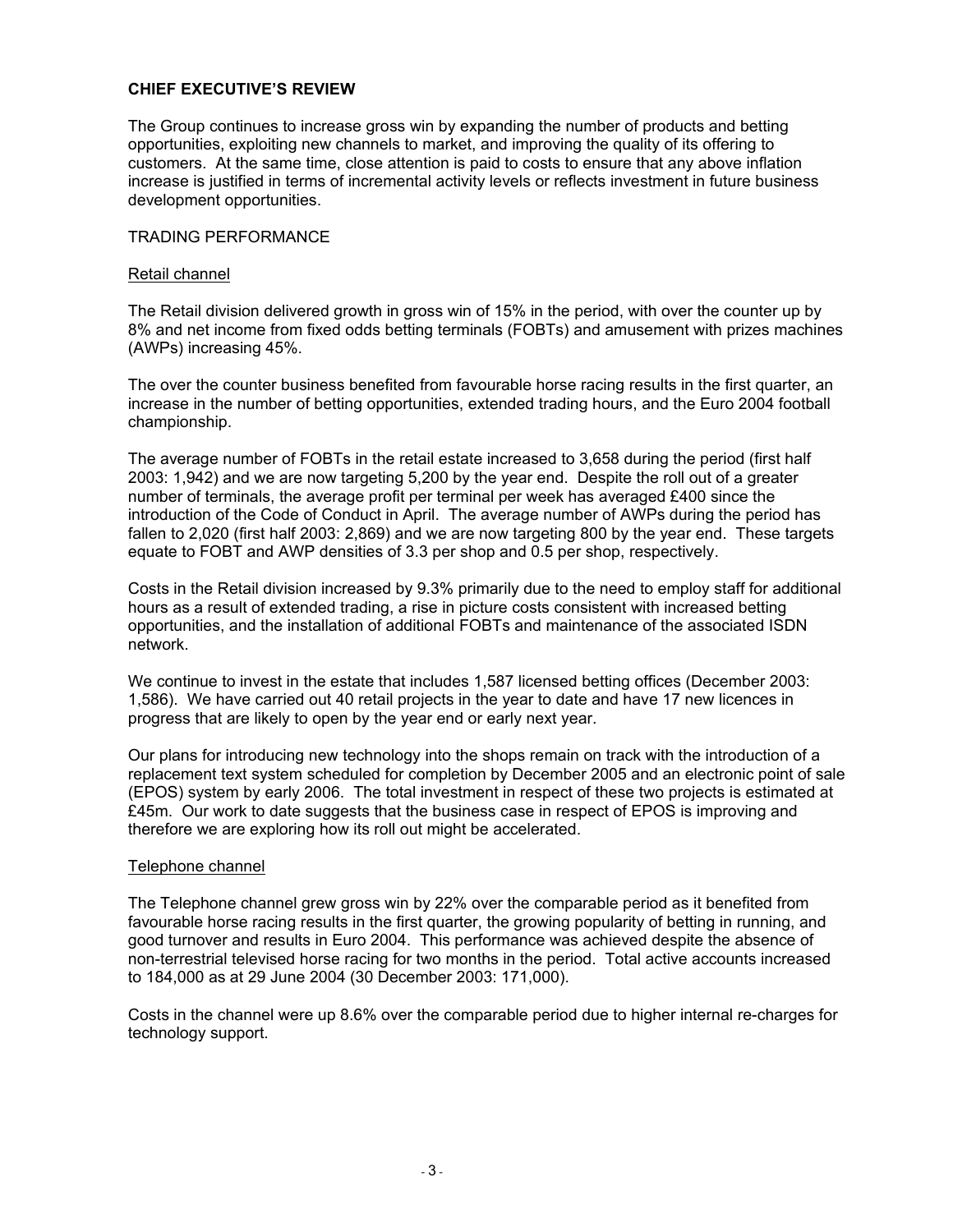#### Interactive channel

The Interactive channel grew gross win by 37% over the comparable period with all four elements of our offering – Sportsbook, Arcade, Casino and Poker – growing strongly.

The Sportsbook benefited from favourable horse racing and football results. Again, the performance was achieved despite the above mentioned loss of some televised horse racing during the period. The Arcade offering expanded to six games in the period and delivered a promising level of incremental gross win which bodes well for the launch of William Hill TV later this year. The casino continues to benefit from the expansion of currency and language options in Autumn 2003, and the poker product more than doubled its gross win against the comparable period in which it was launched.

Total active accounts increased to 278,000 as at 29 June 2004 (30 December 2003: 247,000).

Costs in the channel increased 15% over the comparable period due to higher technology costs and bank charges.

#### Cost control

Total Group expenses were £167.3m representing an 8% increase over the comparable period. Stripping out the non like for like costs in respect of the additional staff associated with extended trading hours, additional FOBTs and increased coverage of horse racing in licensed betting offices gives an underlying rate of increase closer to 4%.

#### REGULATORY MODERNISATION

The government is consulting widely over the proposed introduction of the Gambling Bill but its content and timing remain subject to uncertainty. The Board continues to monitor the situation to assess how the new legislation might affect the competitive landscape.

#### RETURN OF CAPITAL

At the Annual General Meeting on 17 May 2004, shareholders gave authority to the Board to buy back up to a maximum of 10% of the issued share capital. As at close of business on 3 September 2004, 14.3m shares had been purchased, corresponding to 3.4% of the issued share capital at the date authority was given, of which 10.5m shares are being held in treasury and 3.8m shares have been cancelled.

The interim dividend has been raised by 57% to 5.5 pence per share.

### ADOPTION OF INTERNATIONAL FINANCIAL REPORTING STANDARDS

As previously reported, the Group has an ongoing project to review the impact on its financial statements of adopting International Financial Reporting Standards (IFRS) in 2005. The project is sponsored by the Group Finance Director and is overseen by the Audit Committee.

The review continues to progress well in identifying and quantifying the potential impact of IFRS on accounting policies and disclosures as well as wider business issues such as treasury and taxation.

Although the review is not yet completed, the work carried out to date suggests that the overall impact on the Group's earnings will not be significant.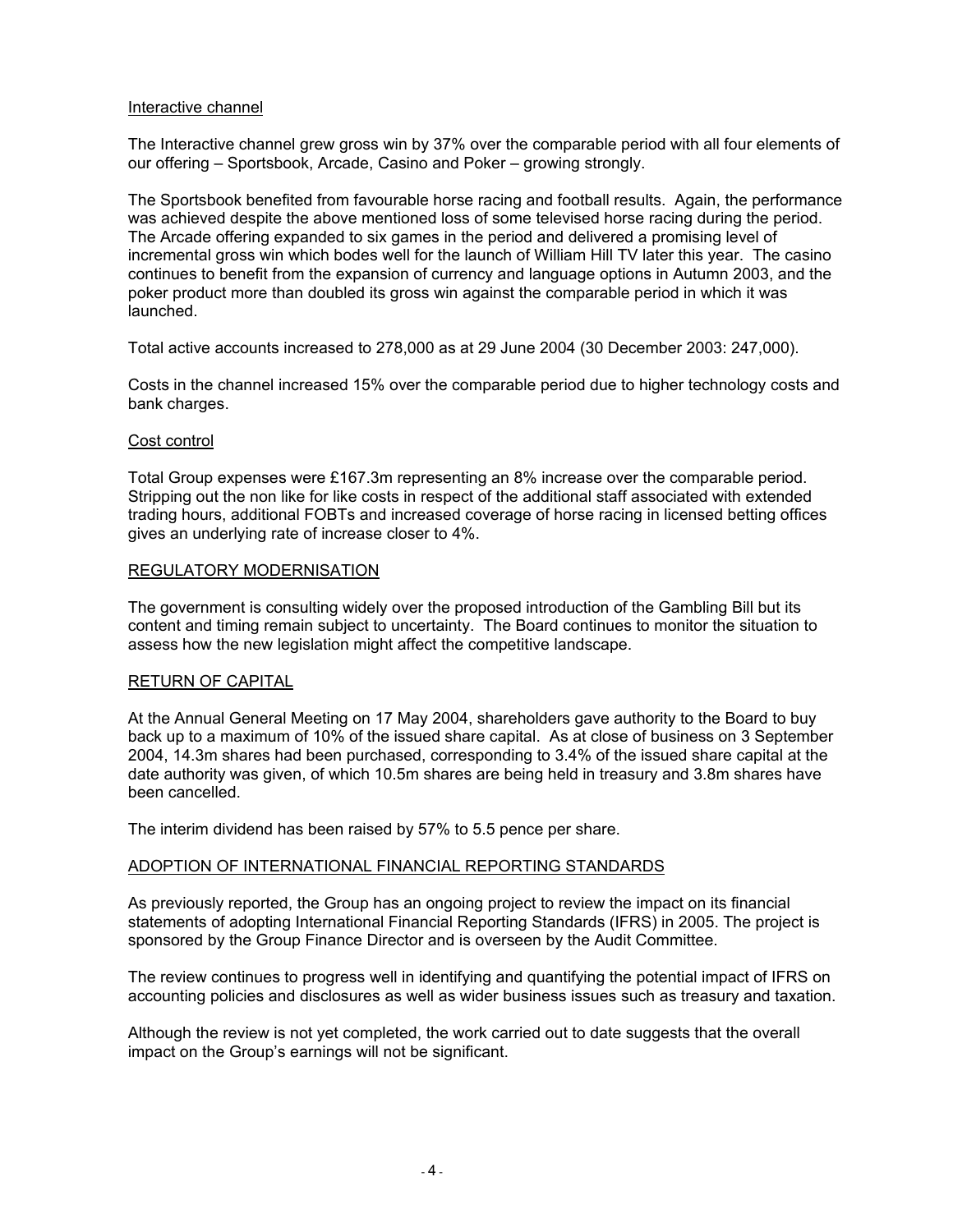#### CURRENT TRADING

In the eight weeks ended 24 August 2004, the Group's gross win was up 8% as normal variations in UK horse racing results led to a lower rate of growth than earlier in the year when results were particularly favourable to bookmakers.

The roll out of FOBTs continues and the estate had 5,041 terminals and 931 AWPs as at 31 August 2004. Since 1 April 2004, the net profit per terminal per week has averaged £400 with extended opening hours and improved contractual terms offsetting the effect of the Code of Conduct and the deployment of additional terminals.

Costs in the eight week period were up 6% compared to 8% for the six months to 29 June 2004 as the costs of extended trading hours and additional FOBTs are increasingly reflected in the comparative period.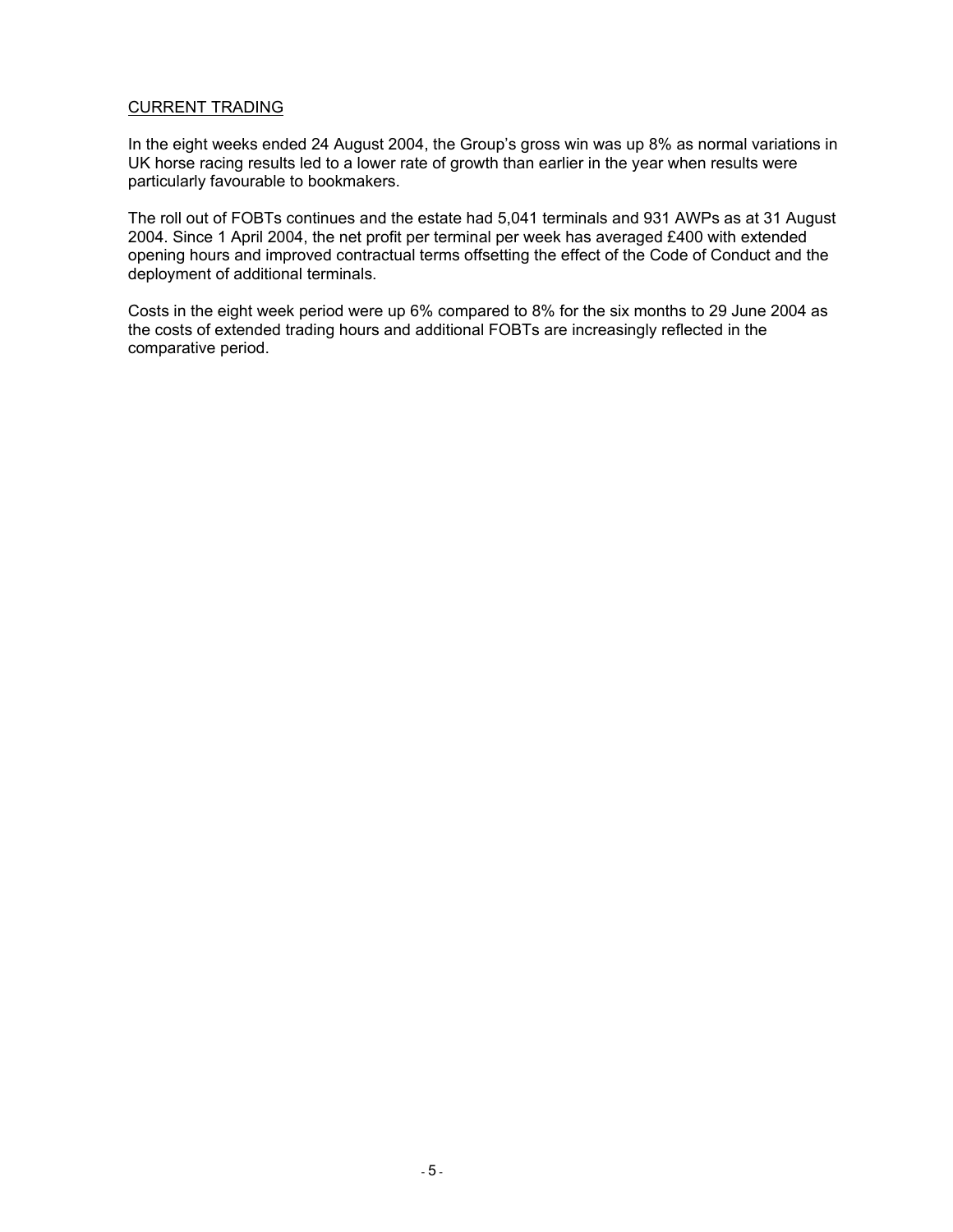### **Consolidated Profit and Loss Account**

for the 26 weeks ended 29 June 2004

|                                                      | <b>Notes</b>   | 26 weeks<br>ended<br>29 June<br>2004<br>£m | 26 weeks<br>ended<br>1 July<br>2003<br>(restated)<br>£m | 52 weeks<br>ended<br>30 December<br>2003<br>(restated)<br>£m |
|------------------------------------------------------|----------------|--------------------------------------------|---------------------------------------------------------|--------------------------------------------------------------|
|                                                      |                |                                            |                                                         |                                                              |
| <b>Turnover</b>                                      | $\overline{2}$ | 3,886.6                                    | 2,741.7                                                 | 5,945.8                                                      |
| Cost of sales                                        |                | (3,589.7)                                  | (2,487.2)                                               | (5,434.7)                                                    |
| <b>Gross profit</b>                                  | $\overline{2}$ | 296.9                                      | 254.5                                                   | 511.1                                                        |
| Net operating expenses                               |                | (167.3)                                    | (154.4)                                                 | (313.6)                                                      |
| <b>Operating profit</b>                              | $\overline{2}$ | 129.6                                      | 100.1                                                   | 197.5                                                        |
| Share of associate's operating profit                |                | 1.6                                        | 1.3                                                     | 2.9                                                          |
| Profit on ordinary activities before finance charges |                | 131.2                                      | 101.4                                                   | 200.4                                                        |
| Net interest payable                                 | 3              | (11.9)                                     | (15.4)                                                  | (29.2)                                                       |
| Other finance charges                                |                | (0.9)                                      | (0.9)                                                   | (1.7)                                                        |
| Profit on ordinary activities before tax             |                | 118.4                                      | 85.1                                                    | 169.5                                                        |
| Tax on profit on ordinary activities                 | 4              | (34.1)                                     | (23.1)                                                  | (45.2)                                                       |
| Profit on ordinary activities after tax for the      |                |                                            |                                                         |                                                              |
| financial period                                     |                | 84.3                                       | 62.0                                                    | 124.3                                                        |
| Dividends proposed and paid                          | 5              | (22.4)                                     | (14.6)                                                  | (52.2)                                                       |
| Retained profit for the financial period             |                | 61.9                                       | 47.4                                                    | 72.1                                                         |
| Earnings per share (pence)                           |                |                                            |                                                         |                                                              |
| Basic                                                | 6              | 20.1                                       | 14.8                                                    | 29.7                                                         |
| <b>Diluted</b>                                       | 6              | 19.8                                       | 14.7                                                    | 29.3                                                         |

All amounts relate to continuing operations for the current and preceding financial periods.

# **Consolidated Statement of Total Recognised Gains and Losses**

for the 26 weeks ended 29 June 2004

|                                                                         |              | 26 weeks<br>ended<br>29 June<br>2004 | 26 weeks<br>ended<br>1 July<br>2003 | 52 weeks<br>ended<br>30 December<br>2003 |
|-------------------------------------------------------------------------|--------------|--------------------------------------|-------------------------------------|------------------------------------------|
|                                                                         | <b>Notes</b> | £m                                   | (restated)<br>£m                    | (restated)<br>£m                         |
| Profit for the financial period                                         |              | 84.3                                 | 62.0                                | 124.3                                    |
| Actuarial loss recognised in the pension scheme                         |              | (0.6)                                | (11.9)                              | (3.7)                                    |
| Deferred tax attributable to actuarial loss                             |              | 0.2                                  | 3.8                                 | 1.1                                      |
| Currency translation differences on foreign currency<br>net investments |              | (0.1)                                | 0.2                                 | 0.1                                      |
| Total recognised gains and losses relating to the<br>period             |              | 83.8                                 | 54.1                                | 121.8                                    |
| Prior period adjustment                                                 |              | (1.9)                                |                                     |                                          |
| Total recognised gains and losses since last<br>annual report           |              | 81.9                                 |                                     |                                          |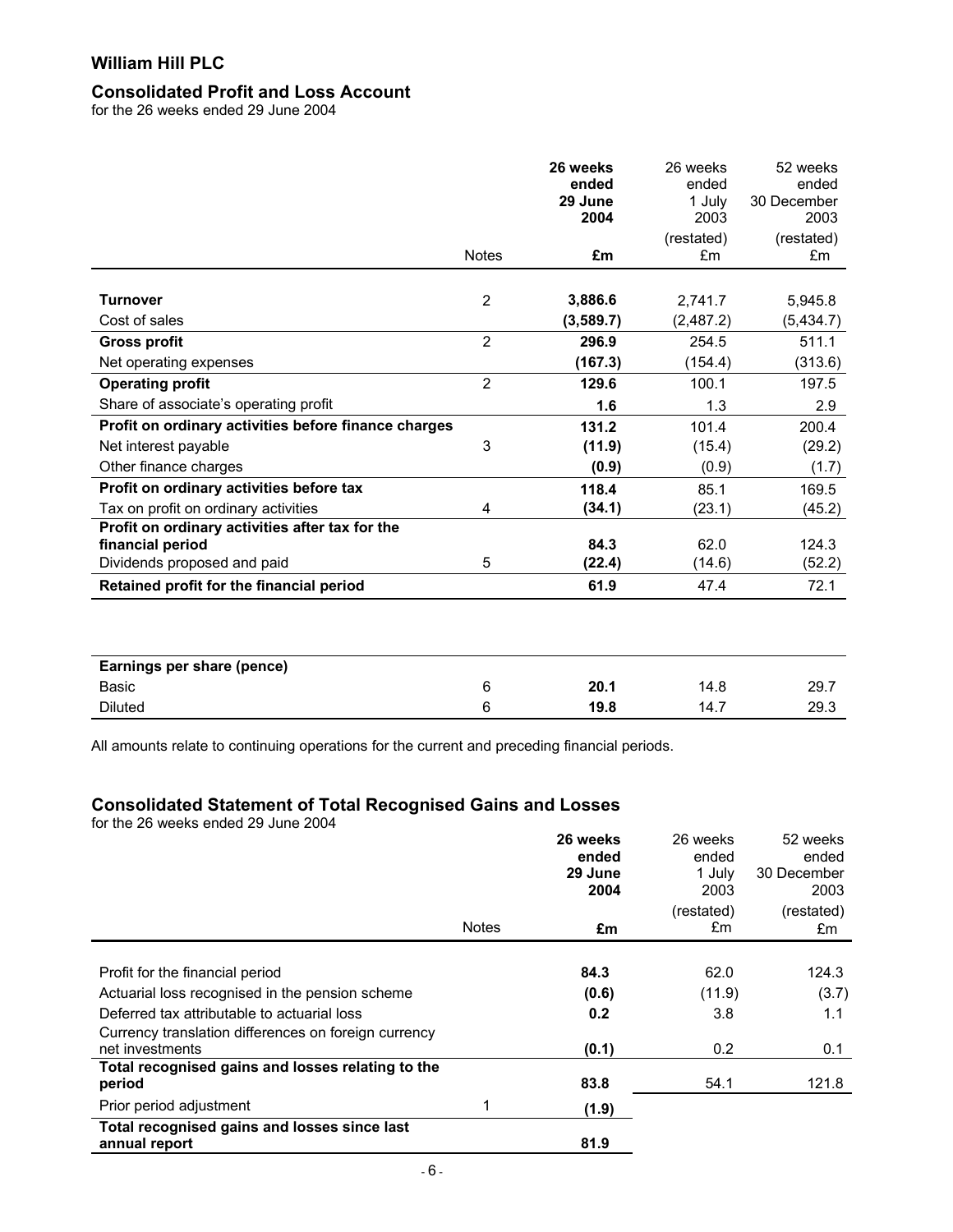### **Consolidated Balance Sheet**

as at 29 June 2004

|                                                         |                | 29 June<br>2004 | 1 July<br>2003<br>(restated) | 30 December<br>2003<br>(restated) |
|---------------------------------------------------------|----------------|-----------------|------------------------------|-----------------------------------|
|                                                         | <b>Notes</b>   | £m              | £m                           | £m                                |
| <b>Fixed assets</b>                                     |                |                 |                              |                                   |
| Intangible assets - goodwill                            |                | 732.3           | 732.3                        | 732.3                             |
| Tangible assets                                         |                | 100.7           | 101.5                        | 101.0                             |
| Investments                                             |                | 1.8             |                              | 0.8                               |
|                                                         |                | 834.8           | 833.8                        | 834.1                             |
| <b>Current assets</b>                                   |                |                 |                              |                                   |
| <b>Stocks</b>                                           |                | 0.3             | 0.3                          | 0.4                               |
| Debtors: amounts recoverable within one year            |                | 18.1            | 18.4                         | 15.7                              |
| Debtors: amounts recoverable after one year             |                | 5.7             | 5.5                          | 6.2                               |
| Cash at bank and in hand                                |                | 60.0            | 38.8                         | 46.4                              |
|                                                         |                | 84.1            | 63.0                         | 68.7                              |
| Creditors: amounts falling due within one year          |                | (199.6)         | (152.9)                      | (187.1)                           |
| <b>Net current liabilities</b>                          |                | (115.5)         | (89.9)                       | (118.4)                           |
| <b>Total assets less current liabilities</b>            |                | 719.3           | 743.9                        | 715.7                             |
| Creditors: amounts falling due after more than one year |                | (342.3)         | (420.9)                      | (366.6)                           |
| Share of net liabilities of associate                   |                |                 | (0.2)                        |                                   |
| Net assets excluding pension liability                  |                | 377.0           | 322.8                        | 349.1                             |
| <b>Pension liability</b>                                |                | (30.5)          | (36.8)                       | (31.7)                            |
| Net assets including pension liability                  |                | 346.5           | 286.0                        | 317.4                             |
|                                                         |                |                 |                              |                                   |
| <b>Capital and reserves</b>                             |                |                 |                              |                                   |
| Called-up share capital                                 | 7              | 42.2            | 42.2                         | 42.2                              |
| Share premium account                                   | 7              | 311.3           | 311.3                        | 311.3                             |
| Merger reserve                                          | 7              | (26.1)          | (26.1)                       | (26.1)                            |
| Other reserve                                           | 7              | ä,              | 2.1                          | 2.1                               |
| Own shares held                                         | 7              | (37.0)          | (5.0)                        | (5.0)                             |
| Profit and loss account                                 | $\overline{7}$ | 56.1            | (38.5)                       | (7.1)                             |
| <b>Equity shareholders' funds</b>                       | 8              | 346.5           | 286.0                        | 317.4                             |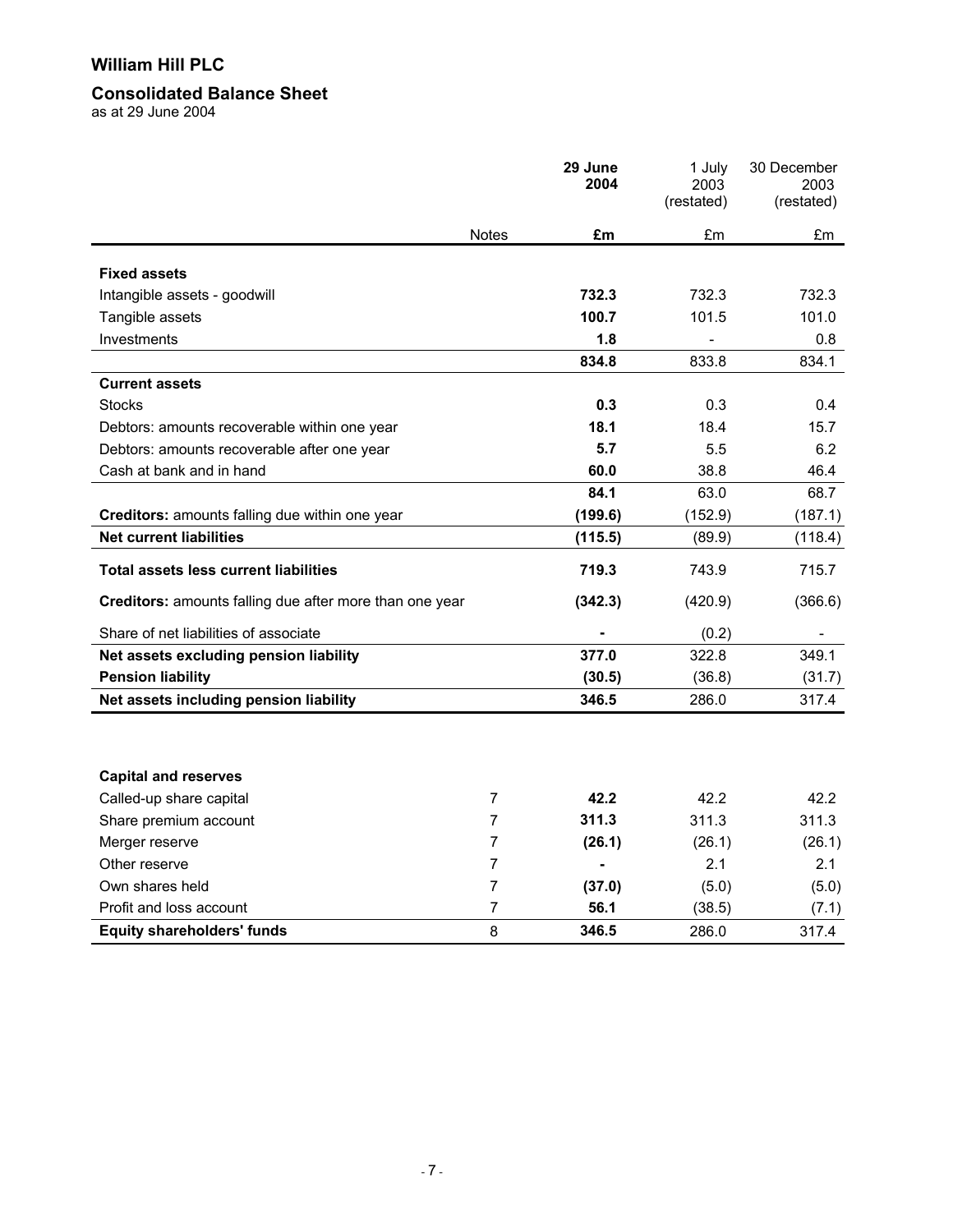### **Consolidated Cash Flow Statement**

for the 26 weeks ended 29 June 2004

|                                                 |              | 26 weeks<br>ended<br>29 June<br>2004 | 26 weeks<br>ended<br>1 July<br>2003 | 52 weeks<br>ended<br>30 December<br>2003 |
|-------------------------------------------------|--------------|--------------------------------------|-------------------------------------|------------------------------------------|
|                                                 | <b>Notes</b> | £m                                   | £m                                  | £m                                       |
|                                                 |              |                                      |                                     |                                          |
| Net cash inflow from operating activities       | 9            | 142.1                                | 107.2                               | 224.5                                    |
| Returns on investments and servicing of finance | 10           | (11.9)                               | (14.9)                              | (22.4)                                   |
| Taxation                                        |              | (27.9)                               | 0.2                                 | (21.7)                                   |
| Capital expenditure and financial investment    | 10           | (7.2)                                | (9.9)                               | (18.5)                                   |
| Acquisitions                                    | 10           |                                      | (4.9)                               | (4.9)                                    |
| Equity dividend paid                            |              | (37.7)                               | (24.2)                              | (38.8)                                   |
| Net cash inflow before financing                |              | 57.4                                 | 53.5                                | 118.2                                    |
| Financing                                       | 10           | (43.8)                               | (59.3)                              | (116.4)                                  |
| Increase/(decrease) in cash in the period       | 11           | 13.6                                 | (5.8)                               | 1.8                                      |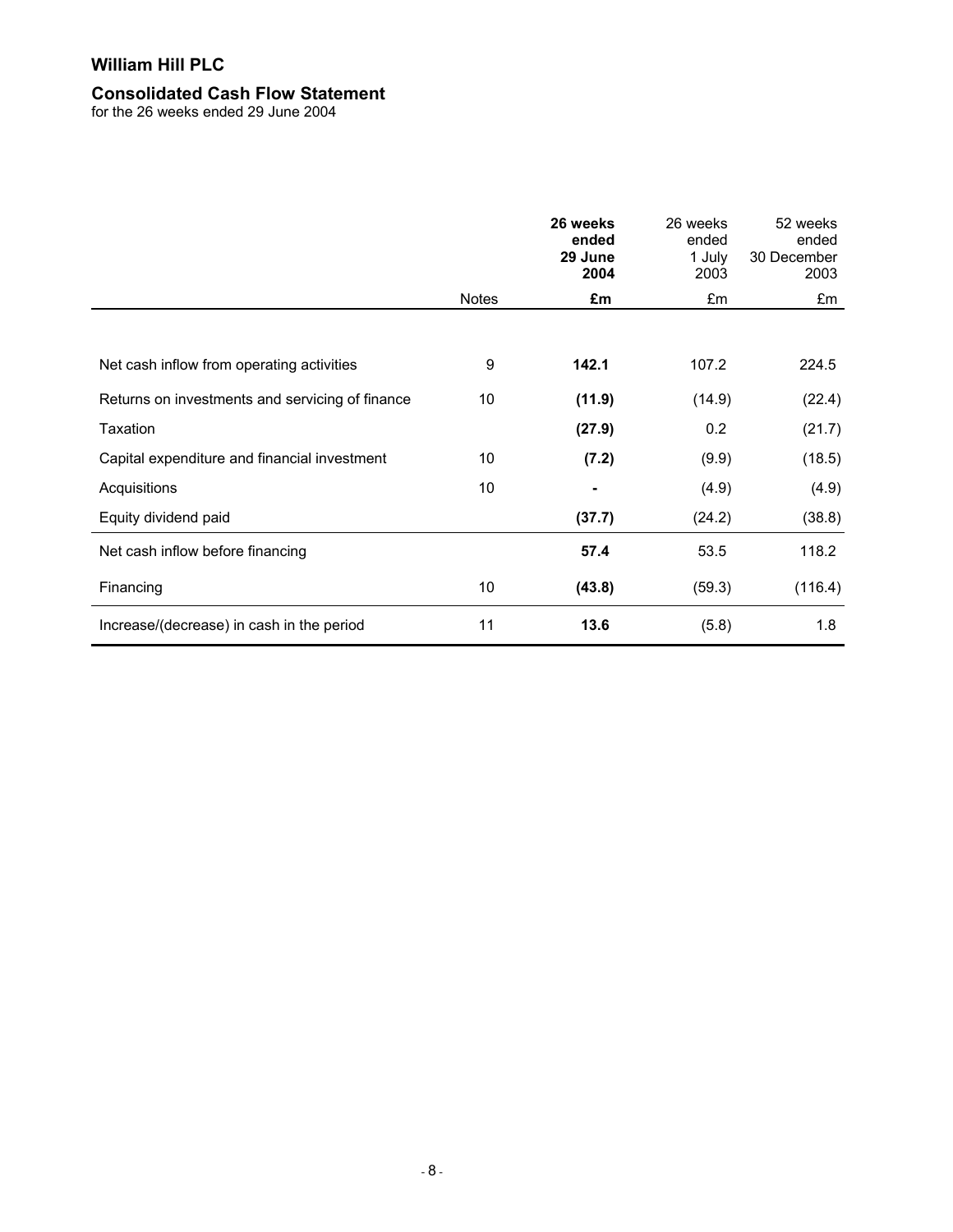#### **Notes to the accounts**

for the 26 weeks ended 29 June 2004

#### **1. Basis of preparation**

The interim report comprises the unaudited results for the 26 weeks to 29 June 2004, comparative unaudited results for the 26 weeks ended 1 July 2003 and the audited results for the 52 weeks to 30 December 2003. The interim report has been prepared by the directors under the historical cost convention and on a basis consistent with applicable accounting standards. The interim report has been prepared on the basis of the accounting policies set out in the Group's statutory accounts for the 52 weeks ended 30 December 2003 with the exception of the change in policy outlined below. The interim report should therefore be read in conjunction with the 2003 report and accounts.

The Group has adopted Abstract 38 'Accounting for ESOP trusts' and the related amendments to Abstract 17 'Employee share schemes' issued by the Urgent Issues Task Force in December 2003.

The provisions of Abstract 38 change the presentation of an entity's own shares held in trust from requiring them to be recognised as assets (within investments), to requiring them to be deducted in arriving at shareholders' funds. The amount representing own shares held was £4.4m at 31 December 2002, £3.7m at 1 July 2003 and £2.8m at 30 December 2003.

Amended Abstract 17 requires that the minimum expense recognised in respect of share awards and options should be the difference between the fair value of the shares at the date of award and the amount that an employee may be required to pay for the shares ('the intrinsic value'). The expense was previously determined either as the intrinsic value or, where purchases of shares had been made by a trust at fair value, by reference to the cost of shares that were available for the award. The impact of adopting the amended Abstract 17 amounted to an additional charge of £0.6m against profit before tax in the 26 weeks ended 29 June 2004 (26 weeks ended 1 July 2003 –  $E0.5m$ ; 52 weeks ended 30 December 2003 – £1.3m). In addition, £0.6m was charged in periods prior to 1 January 2003.

The interim report for the 26 weeks ended 29 June 2004, which was approved by the board of directors on 3 September 2004, does not constitute statutory accounts within the meaning of section 240 of the Companies Act 1985. The results for the 52 week period ended 30 December 2003 were extracted from the full accounts for William Hill PLC for the 52 weeks ended 30 December 2003, which have been filed with the Registrar of Companies. The auditors' report contained therein, was unqualified and did not contain a statement under section 237 (2) or (3) of the Companies Act 1985.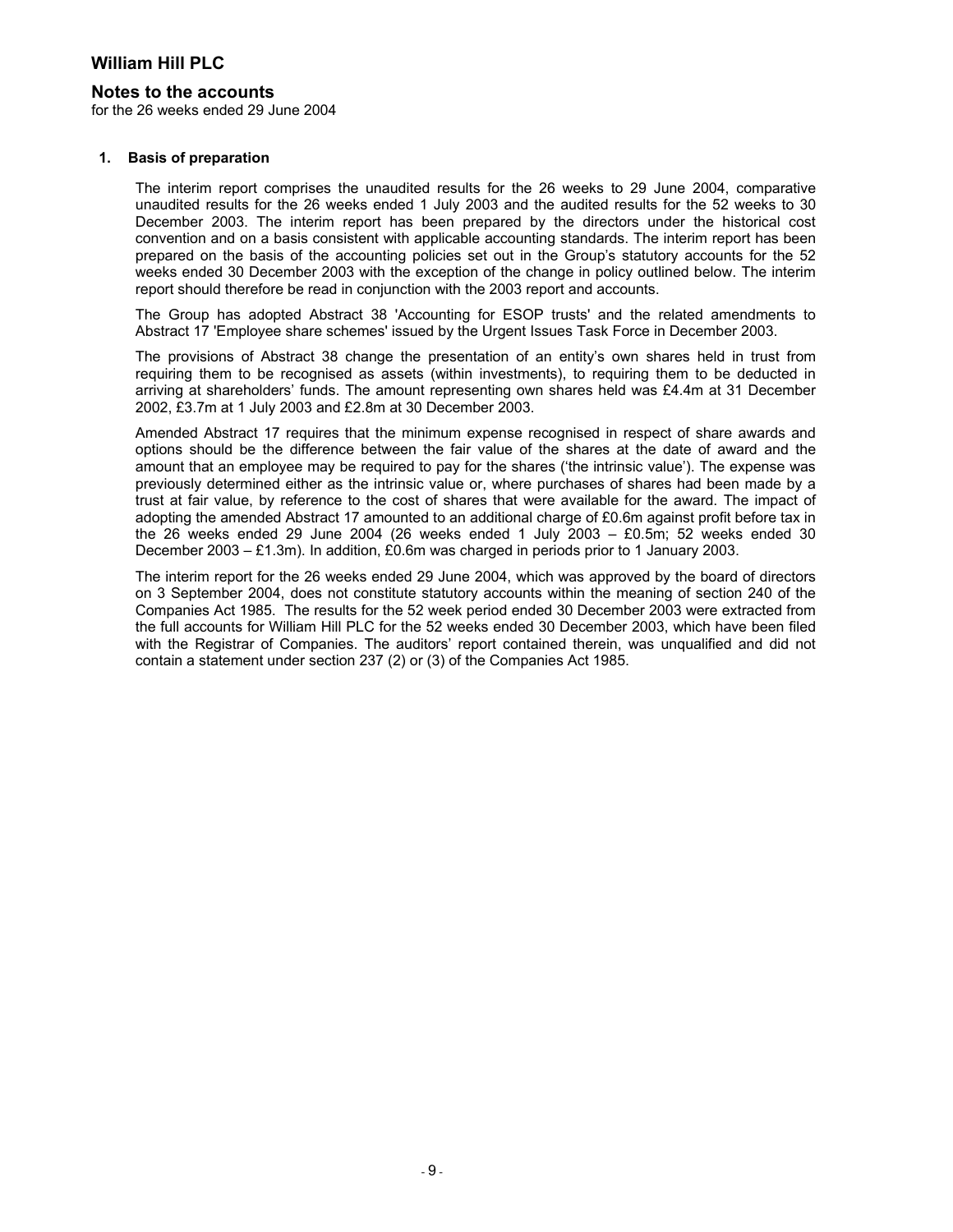#### **Notes to the accounts**

for the 26 weeks ended 29 June 2004

#### **2. Segmental information**

The Group's turnover, profits and operating net assets arise primarily from customers in the United Kingdom and therefore segmental information by geographical location is not presented.

Segmental information by distribution channel is shown below:

|                                         | 26 weeks         | 26 weeks        | 52 weeks             |
|-----------------------------------------|------------------|-----------------|----------------------|
|                                         | ended<br>29 June | ended<br>1 July | ended<br>30 December |
|                                         | 2004             | 2003            | 2003                 |
|                                         |                  | (restated)      | (restated)           |
|                                         | £m               | £m              | £m                   |
| Turnover                                |                  |                 |                      |
| - Retail                                | 3,266.1          | 2,163.9         | 4,751.8              |
| Telephone<br>۰.                         | 274.5            | 278.1           | 570.5                |
| - Interactive                           | 331.4            | 284.8           | 592.6                |
| Other activities                        | 14.6             | 14.9            | 30.9                 |
|                                         | 3,886.6          | 2,741.7         | 5,945.8              |
| Gross win                               |                  |                 |                      |
| Retail                                  | 290.8            | 253.7           | 505.6                |
| Telephone<br>$\overline{\phantom{a}}$   | 34.6             | 28.3            | 56.5                 |
| Interactive                             | 52.9             | 38.6            | 84.9                 |
| Other activities                        | 3.8              | 3.4             | 7.3                  |
|                                         | 382.1            | 324.0           | 654.3                |
| Operating profit                        |                  |                 |                      |
| - Retail                                | 97.1             | 80.6            | 152.4                |
| Telephone                               | 13.8             | 10.4            | 22.2                 |
| Interactive<br>$\overline{\phantom{0}}$ | 24.2             | 16.1            | 37.1                 |
| Other activities                        |                  | 0.5             | 0.9                  |
| Central costs                           | (5.5)            | (7.5)           | (15.1)               |
|                                         | 129.6            | 100.1           | 197.5                |
| Net assets/(liabilities)                |                  |                 |                      |
| - Retail                                | 55.3             | 61.7            | 59.5                 |
| Telephone<br>-                          | (2.0)            | 0.6             | (0.5)                |
| Interactive                             | (1.0)            | 1.0             | 1.4                  |
| Other activities                        | 7.2              | 7.8             | 6.9                  |
| Corporate                               | 287.0            | 214.9           | 250.1                |
|                                         | 346.5            | 286.0           | 317.4                |

The retail distribution channel comprises all activity undertaken in LBOs including AWPs and FOBTs. Other activities include on-course betting and greyhound stadia operations.

The directors believe that gross win and operating profit are more important performance metrics than turnover.

Net assets/(liabilities) have been allocated by segment where assets and liabilities can be identified with a particular channel. Corporate net assets include goodwill, corporation and deferred tax, net borrowings, pension liability and dividends payable as well as any assets and liabilities that cannot be allocated to a particular channel other than on a relatively arbitrary basis.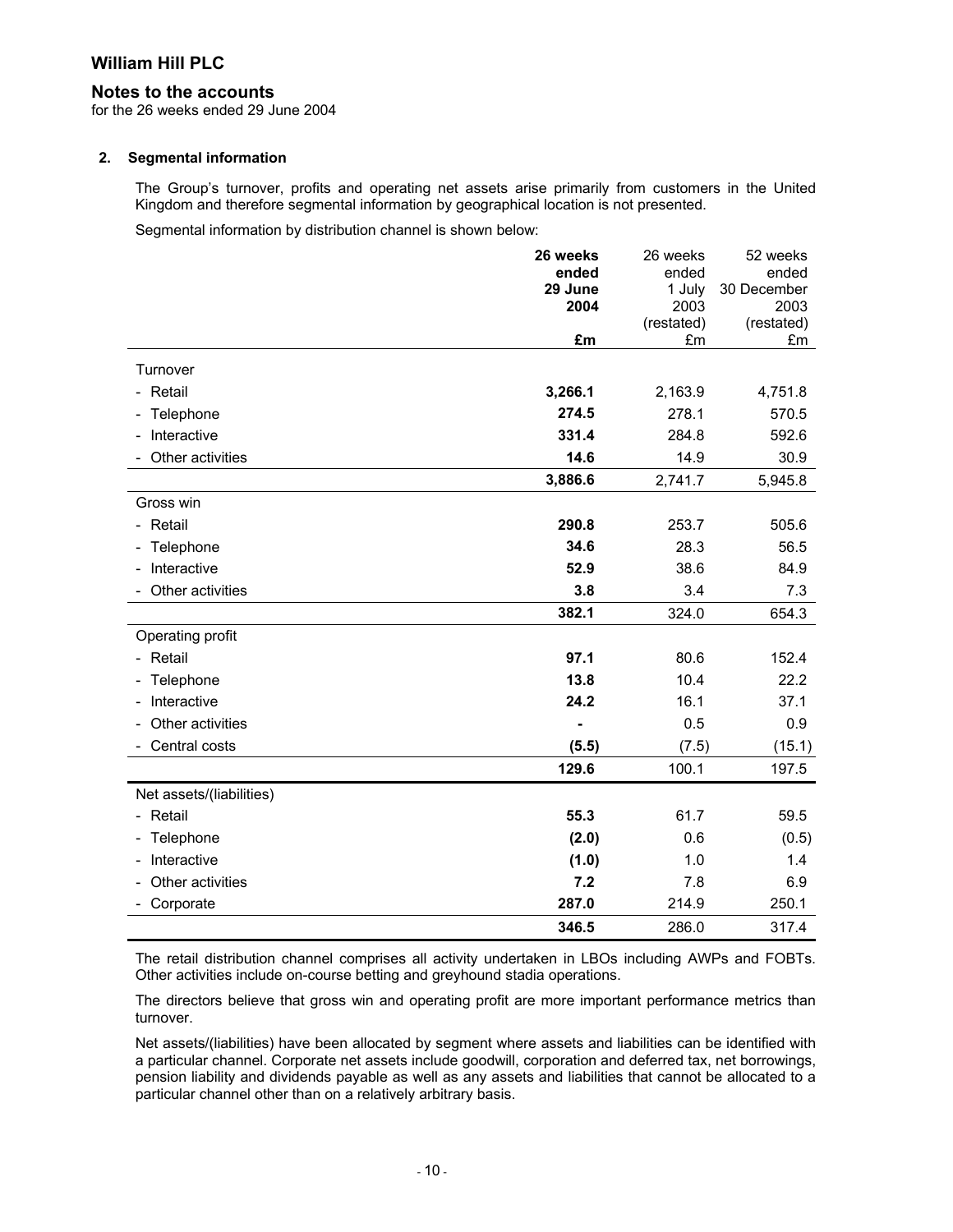#### **Notes to the accounts**

for the 26 weeks ended 29 June 2004

#### **2. Segmental information (continued)**

The segmental analysis of gross win set out above is shown before deducting GPT, duty, levies, VAT and other cost of sales such as casino and FOBT royalties to arrive at gross profit. A reconciliation from gross win to gross profit as presented in the profit and loss account is set out below:

|                                                | 26 weeks<br>ended | 26 weeks<br>ended | 52 weeks<br>ended |
|------------------------------------------------|-------------------|-------------------|-------------------|
|                                                | 29 June           | 1 July            | 30 December       |
|                                                | 2004              | 2003              | 2003              |
|                                                | £m                | £m                | £m                |
| Gross win                                      | 382.1             | 324.0             | 654.3             |
| GPT, duty, levies, VAT and other cost of sales | (85.2)            | (69.5)            | (143.2)           |
| Gross profit                                   | 296.9             | 254.5             | 511.1             |

#### **3. Net interest payable**

|                                                  | 26 weeks<br>ended | 26 weeks<br>ended | 52 weeks<br>ended |
|--------------------------------------------------|-------------------|-------------------|-------------------|
|                                                  | 29 June           | 1 July            | 30 December       |
|                                                  | 2004              | 2003              | 2003              |
|                                                  | £m                | £m                | £m                |
| Interest receivable:                             |                   |                   |                   |
| Interest receivable                              | 0.7               | 1.2               | 1.6               |
| Interest payable and similar charges:            |                   |                   |                   |
| Interest on bank loans and overdrafts            | (11.7)            | (15.4)            | (28.7)            |
| Interest on guaranteed unsecured loan notes 2005 | (0.1)             | (0.2)             | (0.3)             |
| Interest on high yield bonds                     |                   | (0.3)             | (0.3)             |
| Share of associate's net interest payable        | (0.1)             |                   | (0.1)             |
| Amortisation of finance costs                    | (0.7)             | (0.7)             | (1.4)             |
| Net interest payable                             | (11.9)            | (15.4)            | (29.2)            |

### **4. Tax on profit on ordinary activities**

The tax charge on ordinary activities has been calculated using an expected effective rate for the full year of 28.8% (26 weeks ended 1 July 2003 – 27.1%; 52 weeks ended 30 December 2003 – 26.7%). This is lower than the statutory rate of 30% due to the utilisation of prior period tax losses.

#### **5. Dividends proposed and paid**

|                                     | 26 weeks<br>ended | 26 weeks<br>ended | 52 weeks<br>ended |
|-------------------------------------|-------------------|-------------------|-------------------|
|                                     | 29 June           | 1 July            | 30 December       |
|                                     | 2004              | 2003              | 2003              |
|                                     | £m                | £m                | £m                |
| Equity shares:                      |                   |                   |                   |
| - interim dividend proposed/paid    | 22.4              | 14.6              | 14.6              |
| - final dividend paid               | ٠                 |                   | 37.6              |
|                                     | 22.4              | 14.6              | 52.2              |
|                                     |                   |                   |                   |
| Dividend per ordinary share (pence) | 5.5               | 3.5               | 12.5              |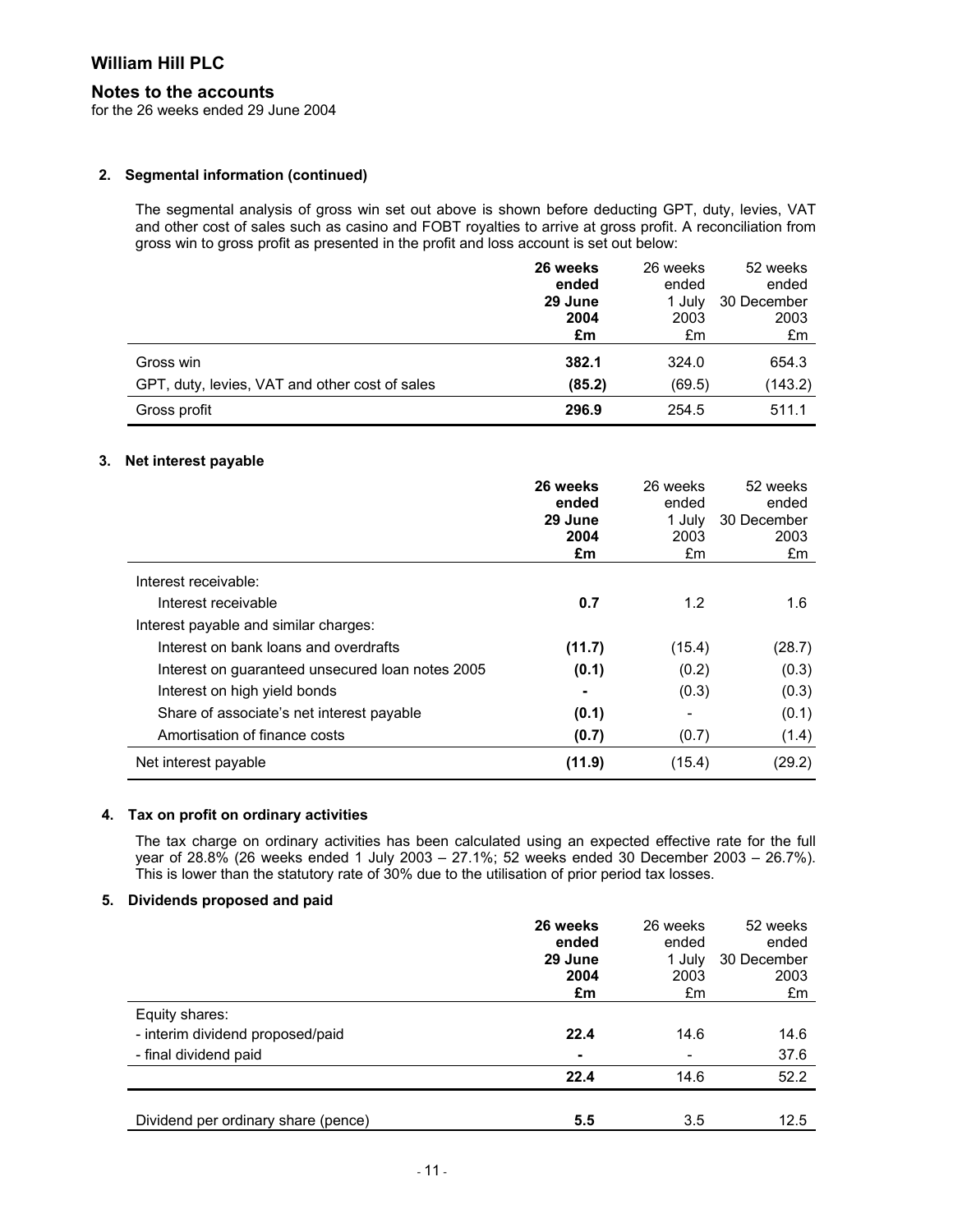#### **Notes to the accounts**

for the 26 weeks ended 29 June 2004

#### **5. Dividends proposed and paid (continued)**

The interim dividend of 5.5p (26 weeks ended 1 July 2003 – 3.5p) will be paid on 2 December 2004 to all shareholders on the register on 5 November 2004.

Under an agreement signed in November 2002, The William Hill Holdings 2001 Employee Benefit Trust agreed to waive all dividends. As at 29 June 2004, the trust held 2.9m ordinary shares. In addition, the Company has not provided for dividends on the 14.3m shares held in Treasury or repurchased and subsequently cancelled as at 3 September 2004. The Company estimates that 404.7m shares will qualify for the interim dividend.

#### **6. Earnings per share**

The basic and diluted earnings per share are calculated based on the following data:

|                                           | 26 weeks | 26 weeks   | 52 weeks    |
|-------------------------------------------|----------|------------|-------------|
|                                           | ended    | ended      | ended       |
|                                           | 29 June  | 1 July     | 30 December |
|                                           | 2004     | 2003       | 2003        |
|                                           |          | (restated) | (restated)  |
|                                           | £m       | £m         | £m          |
|                                           |          |            |             |
| Profit after tax for the financial period | 84.3     | 62.0       | 124.3       |

|                                            | Number (m) | Number (m) | Number (m) |
|--------------------------------------------|------------|------------|------------|
| Basic weighted average number of shares    | 418.4      | 418.4      | 418.7      |
| Dilutive potential ordinary shares:        |            |            |            |
| Employee share awards and options          | 7.5        | 4.3        | 5.3        |
| Dilutive weighted average number of shares | 425.9      | 422.7      | 424.0      |

The basic weighted average number of shares excludes shares held by The William Hill Holdings 2001 Employee Benefit Trust and those shares held in treasury as such shares do not qualify for dividends. The effect of this is to reduce the average number of shares in the 26 weeks ended 29 June 2004 by 4.5m (26 weeks ended 1 July 2003 – 4.4m; 52 weeks ended 30 December 2003 – 4.4m).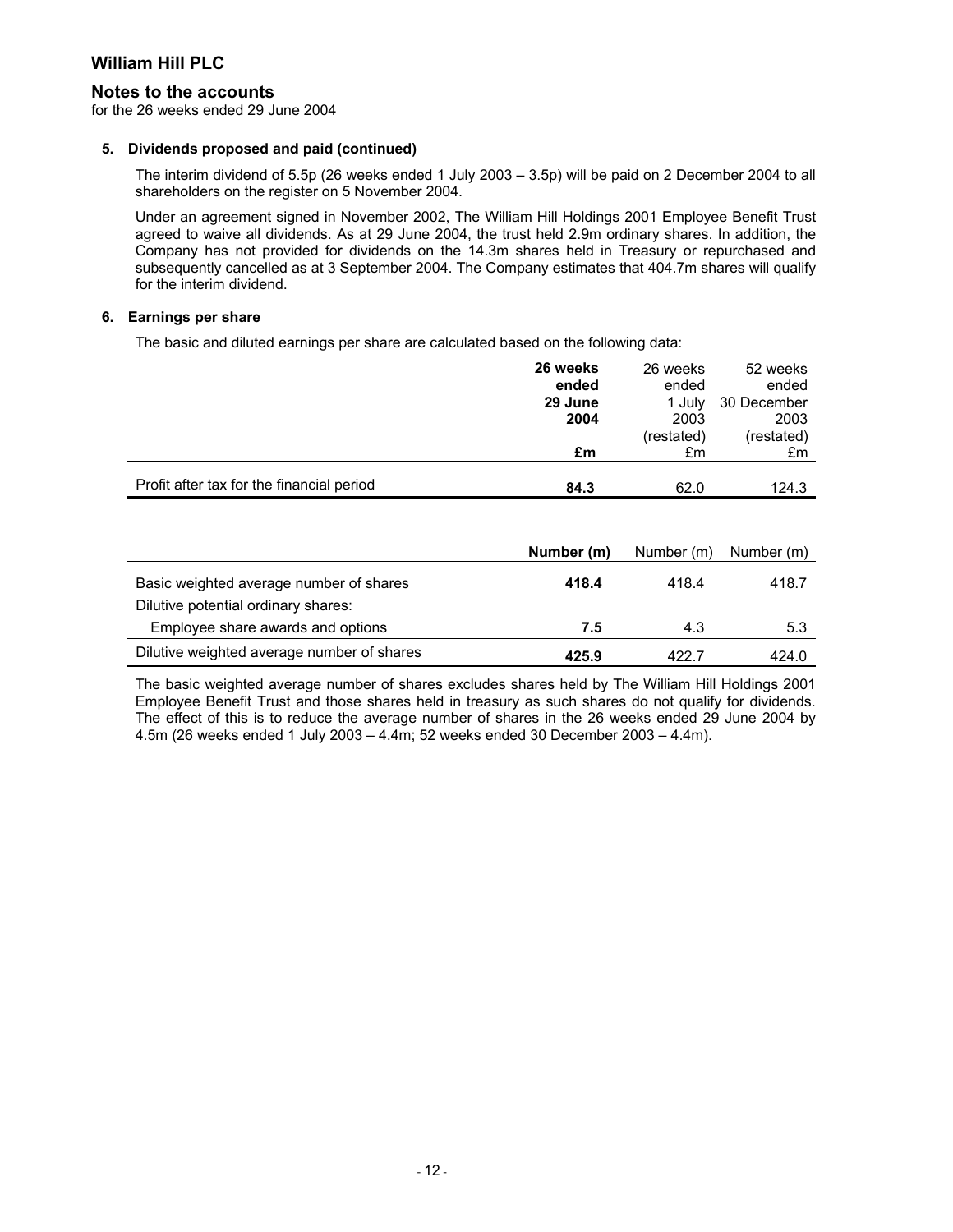#### **Notes to the accounts**

for the 26 weeks ended 29 June 2004

#### **7. Reserves**

|                                                                         |         | Share   |         |          | Own    | Profit   |        |
|-------------------------------------------------------------------------|---------|---------|---------|----------|--------|----------|--------|
|                                                                         | Share   | premium | Merger  | Other    | shares | and loss |        |
|                                                                         | capital | account | reserve | reserves | held   | account  | Total  |
|                                                                         | £m      | £m      | £m      | £m       | £m     | £m       | £m     |
| At 31 December 2003 (as                                                 |         |         |         |          |        |          |        |
| previously reported)                                                    | 42.2    | 311.3   | (26.1)  | 2.1      |        | (9.3)    | 320.2  |
| Prior period adjustment (note 1)                                        |         |         |         |          | (5.0)  | 2.2      | (2.8)  |
| As restated                                                             | 42.2    | 311.3   | (26.1)  | 2.1      | (5.0)  | (7.1)    | 317.4  |
| Retained profit for the financial<br>period                             |         |         |         |          |        | 61.9     | 61.9   |
| Actuarial loss recognised in the<br>pension scheme                      |         |         |         |          |        | (0.6)    | (0.6)  |
| Deferred tax arising thereon                                            |         |         |         |          |        | 0.2      | 0.2    |
| Treasury shares purchased                                               |         |         |         |          | (33.7) | (0.3)    | (34.0) |
| Expense recognised in respect of<br>share remuneration                  |         |         |         |          |        | 1.7      | 1.7    |
| Movements on reserves due to<br>transfer of own shares to recipients    |         |         |         | (2.1)    | 1.7    | 0.4      |        |
| Currency translation differences on<br>foreign currency net investments |         |         |         |          |        | (0.1)    | (0.1)  |
| At 29 June 2004                                                         | 42.2    | 311.3   | (26.1)  |          | (37.0) | 56.1     | 346.5  |

Own shares held at 29 June 2003 amounting to £37.0m comprise 6.3m shares held in treasury purchased for £33.7m (excluding costs of £0.3m) and 2.9m shares held in The William Hill Holdings 2001 Employee Benefit Trust purchased for £3.3m. The shares held in treasury were purchased at a weighted average price of £5.35. As at 29 June 2004, the Company had paid £28.8m (see note 10) and owed £4.9m in respect of repurchased shares.

#### **Profit and loss reserve:**

|                                                     | 29 June | 1 July     | 30 December |
|-----------------------------------------------------|---------|------------|-------------|
|                                                     | 2004    | 2003       | 2003        |
|                                                     |         | (restated) | (restated)  |
|                                                     | £m      | £m         | £m          |
| Profit and loss account excluding pension liability | 86.6    | (1.7)      | 24.6        |
| Pension liability                                   | (30.5)  | (36.8)     | (31.7)      |
| Profit and loss account including pension liability | 56.1    | (38.5)     | (7.1)       |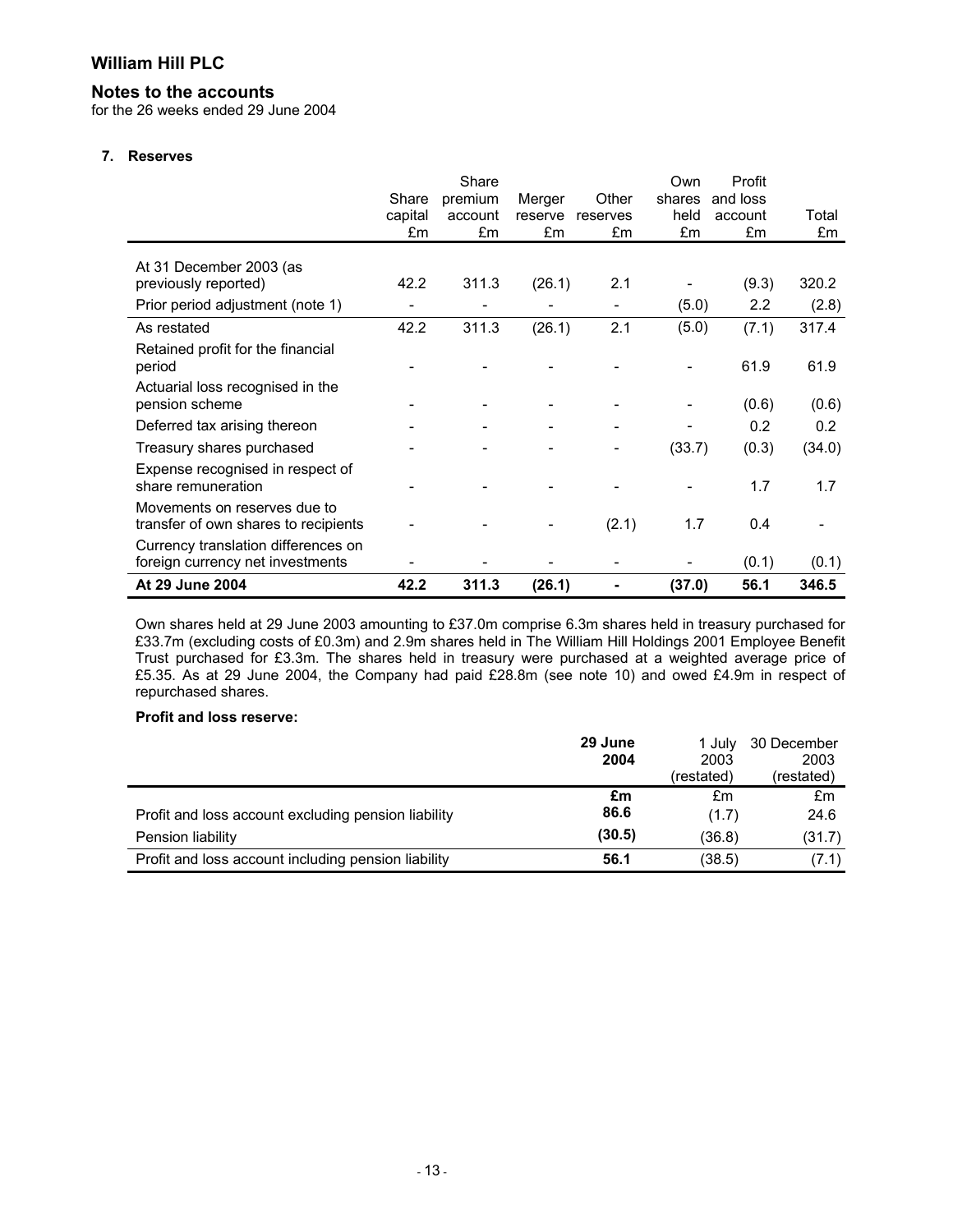### **Notes to the accounts**

for the 26 weeks ended 29 June 2004

## **8. Reconciliation of movements in equity shareholders' funds**

|                                                                                              | 29 June<br>2004<br>£m | 1 July<br>2003<br>(restated)<br>£m | 30 December<br>2003<br>(restated)<br>£m |
|----------------------------------------------------------------------------------------------|-----------------------|------------------------------------|-----------------------------------------|
|                                                                                              |                       |                                    |                                         |
| Profit for the financial period                                                              | 84.3                  | 62.0                               | 124.3                                   |
| Other recognised gains and losses relating to the                                            |                       |                                    |                                         |
| period (net)                                                                                 | (0.5)                 | (7.9)                              | (2.5)                                   |
|                                                                                              | 83.8                  | 54.1                               | 121.8                                   |
| <b>Dividends</b>                                                                             | (22.4)                | (14.6)                             | (52.2)                                  |
| Own shares purchased during period                                                           | (34.0)                |                                    |                                         |
| Expense recognised in respect of share remuneration                                          | 1.7                   | 1.6                                | 2.9                                     |
| Net addition to equity shareholders' funds                                                   | 29.1                  | 41.1                               | 72.5                                    |
|                                                                                              |                       |                                    |                                         |
| Opening equity shareholders' funds (as previously reported)                                  | 317.4                 | 249.3                              | 249.3                                   |
| Prior period adjustment - reclassification of opening balance<br>of own shares held (note 1) |                       | (4.4)                              | (4.4)                                   |
| As restated                                                                                  | 317.4                 | 244.9                              | 244.9                                   |
| Closing equity shareholders' funds                                                           | 346.5                 | 286.0                              | 317.4                                   |

#### **9. Reconciliation of operating profit to net cash inflow from operating activities**

|                                                              | 26 weeks<br>ended<br>29 June<br>2004<br>£m | 26 weeks<br>ended<br>1 July<br>2003<br>(restated)<br>£m | 52 weeks<br>ended<br>30 December<br>2003<br>(restated)<br>£m |
|--------------------------------------------------------------|--------------------------------------------|---------------------------------------------------------|--------------------------------------------------------------|
|                                                              |                                            |                                                         |                                                              |
| Operating profit                                             | 129.6                                      | 100.1                                                   | 197.5                                                        |
| Depreciation                                                 | 7.9                                        | 9.5                                                     | 18.4                                                         |
| Profit on sale of fixed assets                               | (0.4)                                      | $\overline{\phantom{a}}$                                |                                                              |
| Expense recognised in respect of share remuneration          | 1.7                                        | 1.6                                                     | 2.9                                                          |
| Increase in debtors                                          | (2.3)                                      | (4.3)                                                   | (1.5)                                                        |
| Increase in creditors                                        | 8.8                                        | 0.5                                                     | 7.2                                                          |
| Cash contributions in excess of defined benefit pension cost | (3.2)                                      | (0.2)                                                   |                                                              |
| Net cash inflow from operating activities                    | 142.1                                      | 107.2                                                   | 224.5                                                        |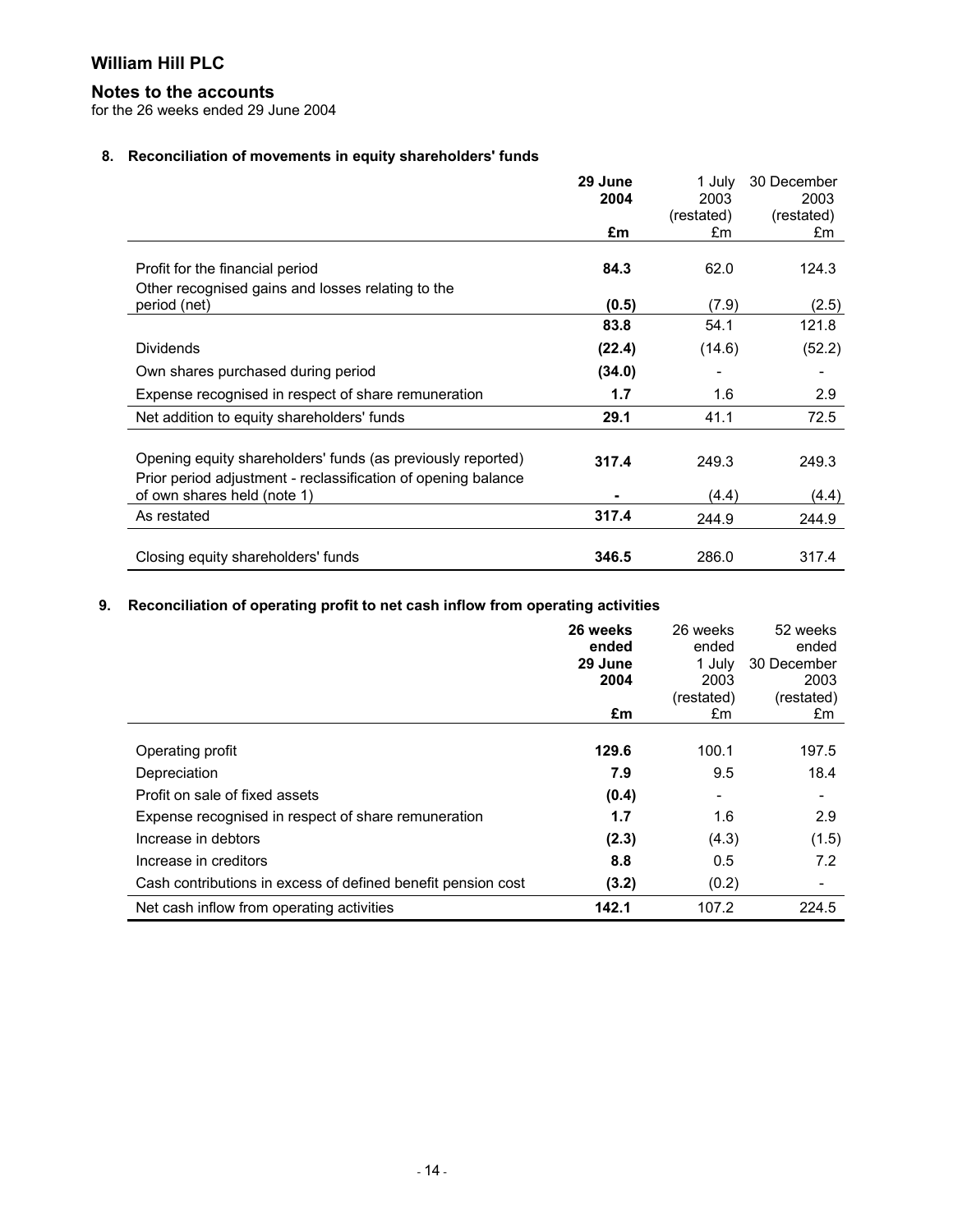## **Notes to the accounts**

for the 26 weeks ended 29 June 2004

#### **10. Analysis of cash flows**

|                                                  | 26 weeks | 26 weeks | 52 weeks    |
|--------------------------------------------------|----------|----------|-------------|
|                                                  | ended    | ended    | ended       |
|                                                  | 29 June  | 1 July   | 30 December |
|                                                  | 2004     | 2003     | 2003        |
|                                                  | £m       | £m       | £m          |
| Returns on investments and servicing of finance: |          |          |             |
| Interest received                                | 0.7      | 1.1      | 1.6         |
| Interest paid                                    | (12.6)   | (16.0)   | (24.0)      |
| Net cash outflow                                 | (11.9)   | (14.9)   | (22.4)      |
| Capital expenditure and financial investment:    |          |          |             |
| Purchase of fixed assets                         | (7.8)    | (10.1)   | (18.8)      |
| Sale of tangible fixed assets                    | 0.6      | 0.2      | 0.3         |
| Net cash outflow                                 | (7.2)    | (9.9)    | (18.5)      |
| <b>Acquisitions</b>                              |          |          |             |
| Purchase of subsidiary undertaking               |          | (5.7)    | (5.7)       |
| Net cash acquired with subsidiary undertaking    |          | 0.8      | 0.8         |
| Net cash outflow                                 |          | (4.9)    | (4.9)       |
| <b>Financing</b>                                 |          |          |             |
| Loan facilities repaid                           | (15.0)   | (59.3)   | (116.4)     |
| Own shares purchased during period               | (28.8)   |          |             |
| Net cash outflow                                 | (43.8)   | (59.3)   | (116.4)     |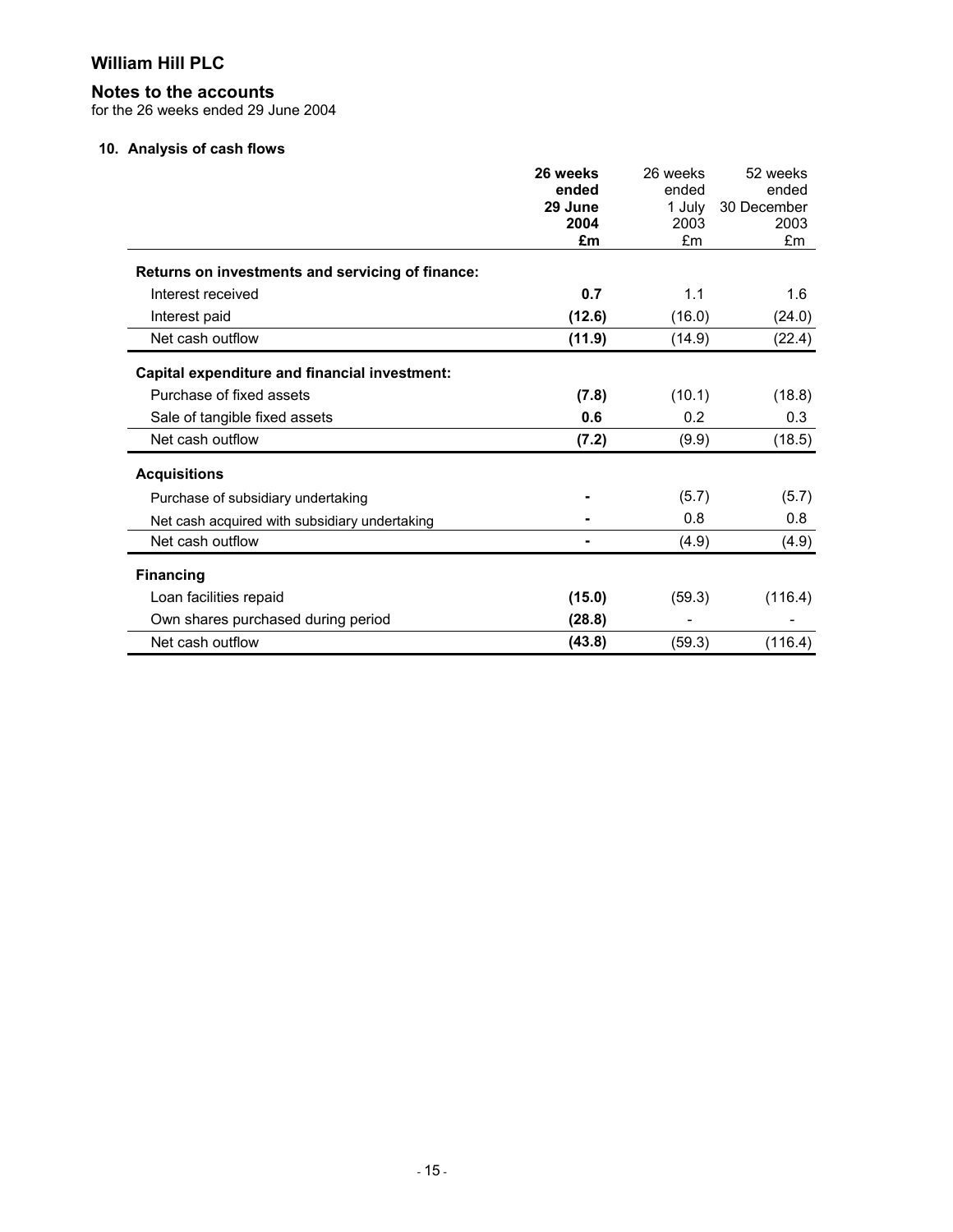### **Notes to the accounts**

for the 26 weeks ended 29 June 2004

#### **11. Analysis and reconciliation of net debt**

|                                    | 31 December<br>2003<br>£m | Cash flow<br>£m | Other<br>non-cash<br>items<br>£m | 29 June<br>2004<br>£m |
|------------------------------------|---------------------------|-----------------|----------------------------------|-----------------------|
| Analysis of net debt               |                           |                 |                                  |                       |
| Cash at bank and in hand           | 46.4                      | 13.6            | $\overline{\phantom{0}}$         | 60.0                  |
| Debts due within one year          | (45.9)                    | (10.0)          | $\overline{\phantom{0}}$         | (55.9)                |
| Debts due after more than one year | (366.6)                   | 25.0            | (0.7)                            | (342.3)               |
| Total                              | (366.1)                   | 28.6            | (0.7)                            | (338.2)               |

Other non-cash items of £0.7m comprise amortised debt issue costs.

|                                              | 26 weeks<br>ended<br>29 June | 26 weeks<br>ended<br>1 July | 52 weeks<br>ended<br>30 December |
|----------------------------------------------|------------------------------|-----------------------------|----------------------------------|
|                                              | 2004<br>£m                   | 2003<br>£m                  | 2003<br>£m                       |
| Increase/(decrease) in cash in the period    | 13.6                         | (5.8)                       | 1.8                              |
| Cash outflow from decrease in net debt       | 15.0                         | 59.3                        | 116.4                            |
| Change in net debt resulting from cash flows | 28.6                         | 53.5                        | 118.2                            |
| Loans acquired                               |                              | (1.6)                       | (1.6)                            |
| Debt issue costs written off and amortised   | (0.7)                        | (0.7)                       | (1.3)                            |
|                                              | 27.9                         | 51.2                        | 115.3                            |
| Opening net debt                             | (366.1)                      | (481.4)                     | (481.4)                          |
| Closing net debt                             | (338.2)                      | (430.2)                     | (366.1)                          |